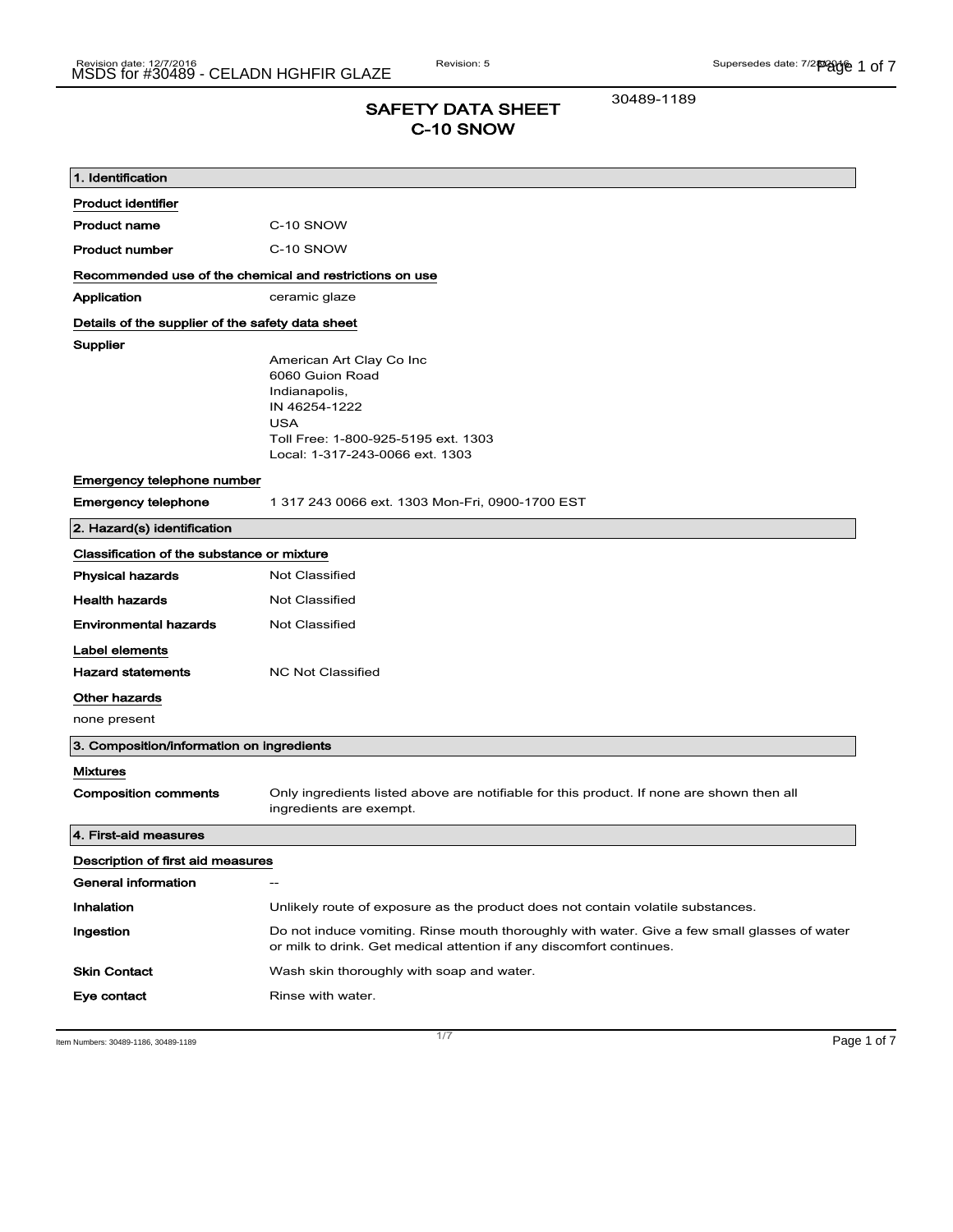Most important symptoms and effects, both acute and delayed

| Inhalation                                                   | Read Section 2 for any specific precautions associated with this product. In general, breathing<br>any type of dust / mist can and may aggravate irritation of the throat and lungs.                                                                                                                        |
|--------------------------------------------------------------|-------------------------------------------------------------------------------------------------------------------------------------------------------------------------------------------------------------------------------------------------------------------------------------------------------------|
| Ingestion                                                    | Read Section 2 for any specific precautions associated with the use of this product. Products<br>with specific warnings about ingestion will give guidance there.                                                                                                                                           |
| <b>Skin contact</b>                                          | Read Section 2 for any specific precautions associated with the use of this product. In general<br>most ceramic glazes, clays and special products will tend to have a drying effect on the skin<br>and may cause some sensitivity to users with sensitive skin.                                            |
| Eye contact                                                  | Read Section 2 for any specific precautions associated with the use of this product. In general<br>most ceramic and special products contain materials that maybe abrasive to eyes. Keeping<br>materials from contacting the eyes is prudent. If contact does occur, flush with clean water, do<br>not rub. |
|                                                              | Indication of immediate medical attention and special treatment needed                                                                                                                                                                                                                                      |
| Notes for the doctor                                         | Treat symptomatically.                                                                                                                                                                                                                                                                                      |
| 5. Fire-fighting measures                                    |                                                                                                                                                                                                                                                                                                             |
| <b>Extinguishing media</b>                                   |                                                                                                                                                                                                                                                                                                             |
| Suitable extinguishing media                                 | Use fire-extinguishing media suitable for the surrounding fire.                                                                                                                                                                                                                                             |
| Special hazards arising from the substance or mixture        |                                                                                                                                                                                                                                                                                                             |
| <b>Specific hazards</b>                                      | The product is not believed to present a hazard due to its physical nature.                                                                                                                                                                                                                                 |
| Advice for firefighters                                      |                                                                                                                                                                                                                                                                                                             |
| Special protective equipment<br>for firefighters             | Use protective equipment appropriate for surrounding materials.                                                                                                                                                                                                                                             |
|                                                              |                                                                                                                                                                                                                                                                                                             |
| 6. Accidental release measures                               |                                                                                                                                                                                                                                                                                                             |
|                                                              | Personal precautions, protective equipment and emergency procedures                                                                                                                                                                                                                                         |
| <b>Personal precautions</b>                                  | For personal protection, see Section 8.                                                                                                                                                                                                                                                                     |
| <b>Environmental precautions</b>                             |                                                                                                                                                                                                                                                                                                             |
| <b>Environmental precautions</b>                             | Please read Section 2 completely. If any environmental warnings such as; H411 or H412 are<br>listed in Section 2, please use appropriate procedures when disposing of product and<br>container. Do not put materials into waterways or sewers.                                                              |
| Methods and material for containment and cleaning up         |                                                                                                                                                                                                                                                                                                             |
| Methods for cleaning up                                      | Collect spillage for reclamation or absorb in vermiculite, dry sand or similar material                                                                                                                                                                                                                     |
| Reference to other sections                                  | For waste disposal, see Section 13. For personal protection, see Section 8.                                                                                                                                                                                                                                 |
| 7. Handling and storage                                      |                                                                                                                                                                                                                                                                                                             |
| Precautions for safe handling                                |                                                                                                                                                                                                                                                                                                             |
| Usage precautions                                            | Read label before use. Do not eat, drink or smoke when using this product. Good personal<br>hygiene procedures should be implemented. Wash hands and any other contaminated areas<br>of the body with soap and water before leaving the work site.                                                          |
| Conditions for safe storage, including any incompatibilities |                                                                                                                                                                                                                                                                                                             |
| Storage precautions                                          | Store in tightly-closed, original container in a dry and cool place.                                                                                                                                                                                                                                        |

Item Numbers: 30489-1186, 30489-1189  $\overline{2/7}$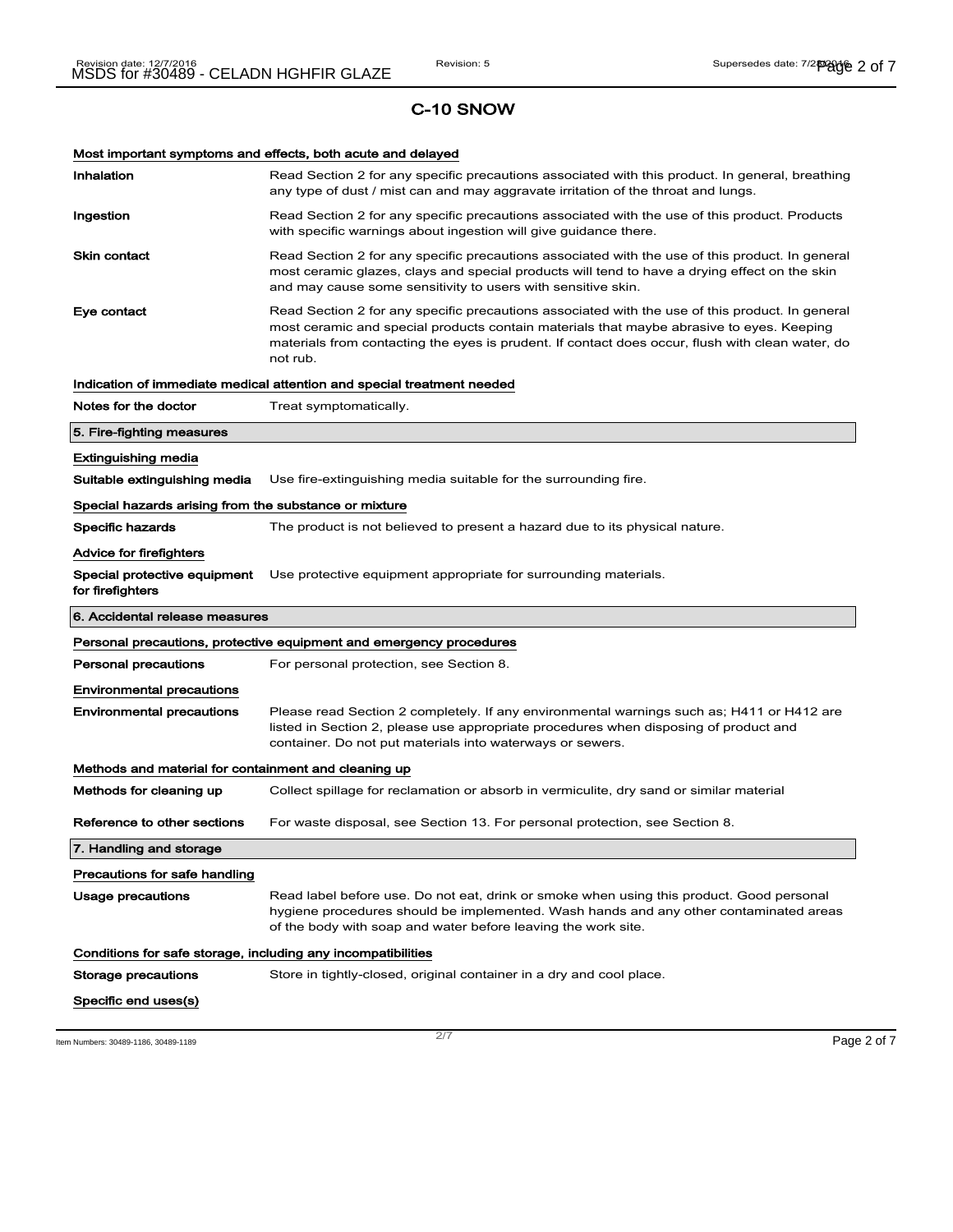| Specific end use(s)                      | The identified uses for this product are detailed in Section 1.                                                                                                                                                      |
|------------------------------------------|----------------------------------------------------------------------------------------------------------------------------------------------------------------------------------------------------------------------|
| 8. Exposure Controls/personal protection |                                                                                                                                                                                                                      |
| Ingredient comments                      | Only ingredients listed n Section 3 are notifiable for this product. If none are shown then all<br>ingredients are exempt.                                                                                           |
| <b>Exposure controls</b>                 |                                                                                                                                                                                                                      |
| Appropriate engineering<br>controls      | No specific ventilations requirements unless the "FAN" pictogram is shown above or specified<br>in Section 2.                                                                                                        |
| Eye/face protection                      | No specific eye protection required unless the "EYE PROTECTION" pictogram is shown<br>above or specified in Section 2.                                                                                               |
| <b>Hand protection</b>                   | No specific hand protection required unless the "HAND PROTECTION" pictogram is shown<br>above or specified in Section 2.                                                                                             |
| Hygiene measures                         | Using good personal hygiene practices is always appropriate. Keeping a clean work space,<br>cleaning up properly when done, and not eating, drinking or smoking when using this product.                             |
| Respiratory protection                   | No specific respiratory protection required unless the "RESPIRATOR" pictogram is shown<br>above or specified in Section 2. Using the appropriate certified protection for the operation is<br>important if required. |

# 9. Physical and Chemical Properties

# Information on basic physical and chemical properties Appearance Colored liquid. Color **Color** Various colors. Odor Almost odorless

| AIIIUSLUUUIIESS.          |
|---------------------------|
| No information available. |
| $6 - 8$                   |
| No information available. |
| No information available. |
| No information available. |
| No information available. |
| No information available. |
| No information available. |
| No information available. |
| Greater than 1.0          |
| Not applicable.           |
| No information available. |
| Not applicable.           |
| No information available. |
| No information available. |
| none                      |
|                           |

Item Numbers: 30489-1186, 30489-1189 Page 3 of 7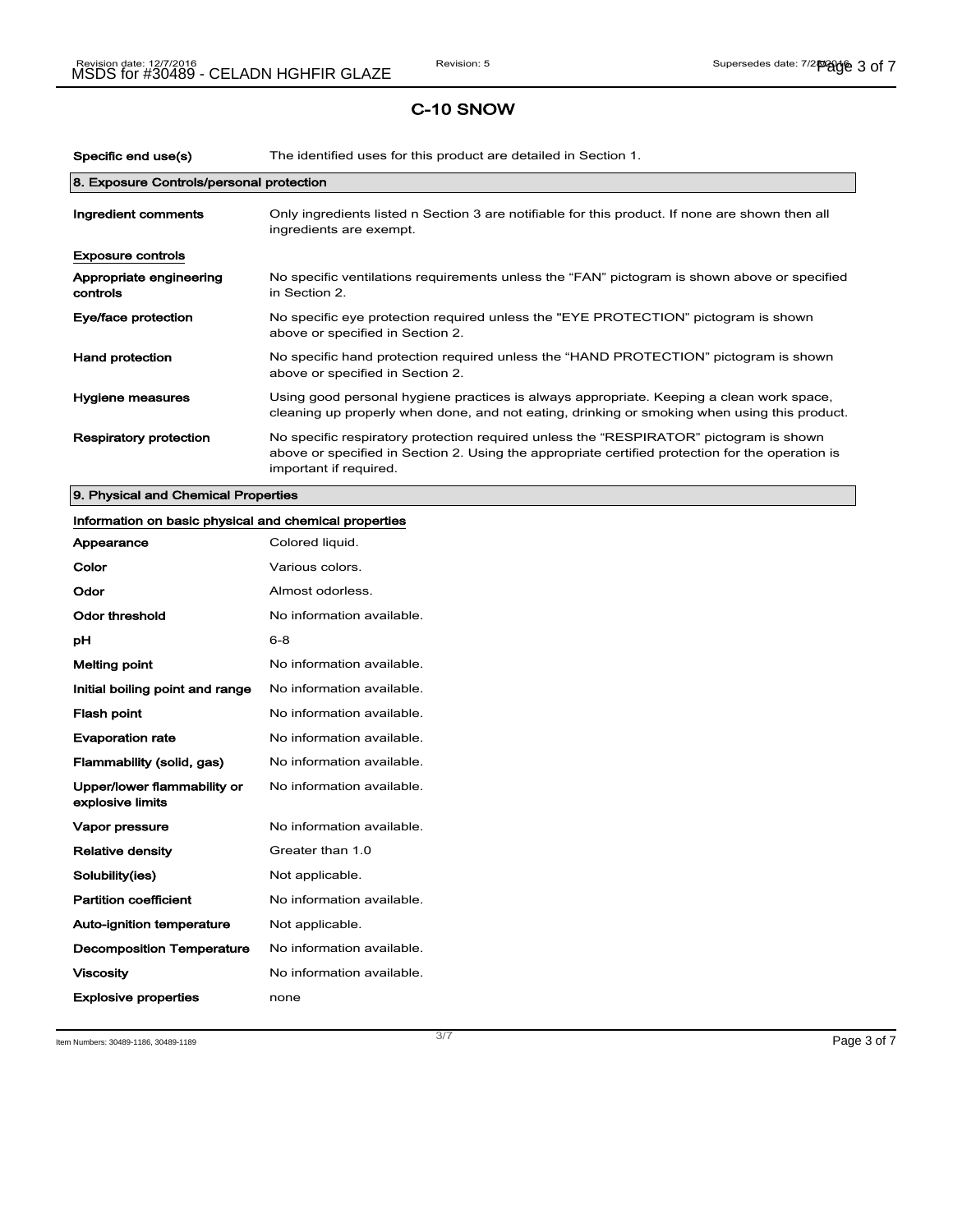| Oxidizing properties                             | none                                                                                                                                                                                                                                           |
|--------------------------------------------------|------------------------------------------------------------------------------------------------------------------------------------------------------------------------------------------------------------------------------------------------|
| <b>Other information</b>                         | Not applicable.                                                                                                                                                                                                                                |
| 10. Stability and reactivity                     |                                                                                                                                                                                                                                                |
| Reactivity                                       | There are no known reactivity hazards associated with this product.                                                                                                                                                                            |
| Stability                                        | No particular stability concerns.                                                                                                                                                                                                              |
| Possibility of hazardous<br>reactions            | None known.                                                                                                                                                                                                                                    |
| Conditions to avoid                              | None known.                                                                                                                                                                                                                                    |
| <b>Materials to avoid</b>                        | None known.                                                                                                                                                                                                                                    |
| Hazardous decomposition<br>products              | None known.                                                                                                                                                                                                                                    |
| 11. Toxicological information                    |                                                                                                                                                                                                                                                |
| Information on toxicological effects             |                                                                                                                                                                                                                                                |
| Toxicological effects                            | Please read Section 2 thoroughly to understand the toxicological risks, (if any) and<br>precautions for safe use (if any).                                                                                                                     |
| Skin corrosion/irritation                        |                                                                                                                                                                                                                                                |
| Skin sensitization                               |                                                                                                                                                                                                                                                |
| <b>Skin sensitization</b>                        | Based on available data the classification criteria are not met.                                                                                                                                                                               |
| Eye contact                                      | May cause temporary eye irritation.                                                                                                                                                                                                            |
| 12. Ecological Information                       |                                                                                                                                                                                                                                                |
| Ecotoxicity                                      | Please read Section 2 completely. If any environmental warnings such as; H411 or H412 are<br>listed in Section 2, please use appropriate procedures when disposing of product and<br>container. Do not put materials into waterways or sewers. |
| Toxicity                                         | Please read Section 2 completely. If any environmental warnings such as; H411 or H412 are<br>listed in Section 2, please use appropriate procedures when disposing of product and<br>container. Do not put materials into waterways or sewers. |
| Persistence and degradability                    |                                                                                                                                                                                                                                                |
| Persistence and degradability No data available. |                                                                                                                                                                                                                                                |
| <b>Biodegradation</b>                            | Not inherently biodegradable.                                                                                                                                                                                                                  |
| Bioaccumulative potential                        |                                                                                                                                                                                                                                                |
| <b>Partition coefficient</b>                     | No information available.                                                                                                                                                                                                                      |
| Mobility in soil                                 |                                                                                                                                                                                                                                                |
| <b>Mobility</b>                                  | Semi-mobile.                                                                                                                                                                                                                                   |
| Other adverse effects<br>Other adverse effects   | None known.                                                                                                                                                                                                                                    |

Item Numbers: 30489-1186, 30489-1189 Page 4 of 7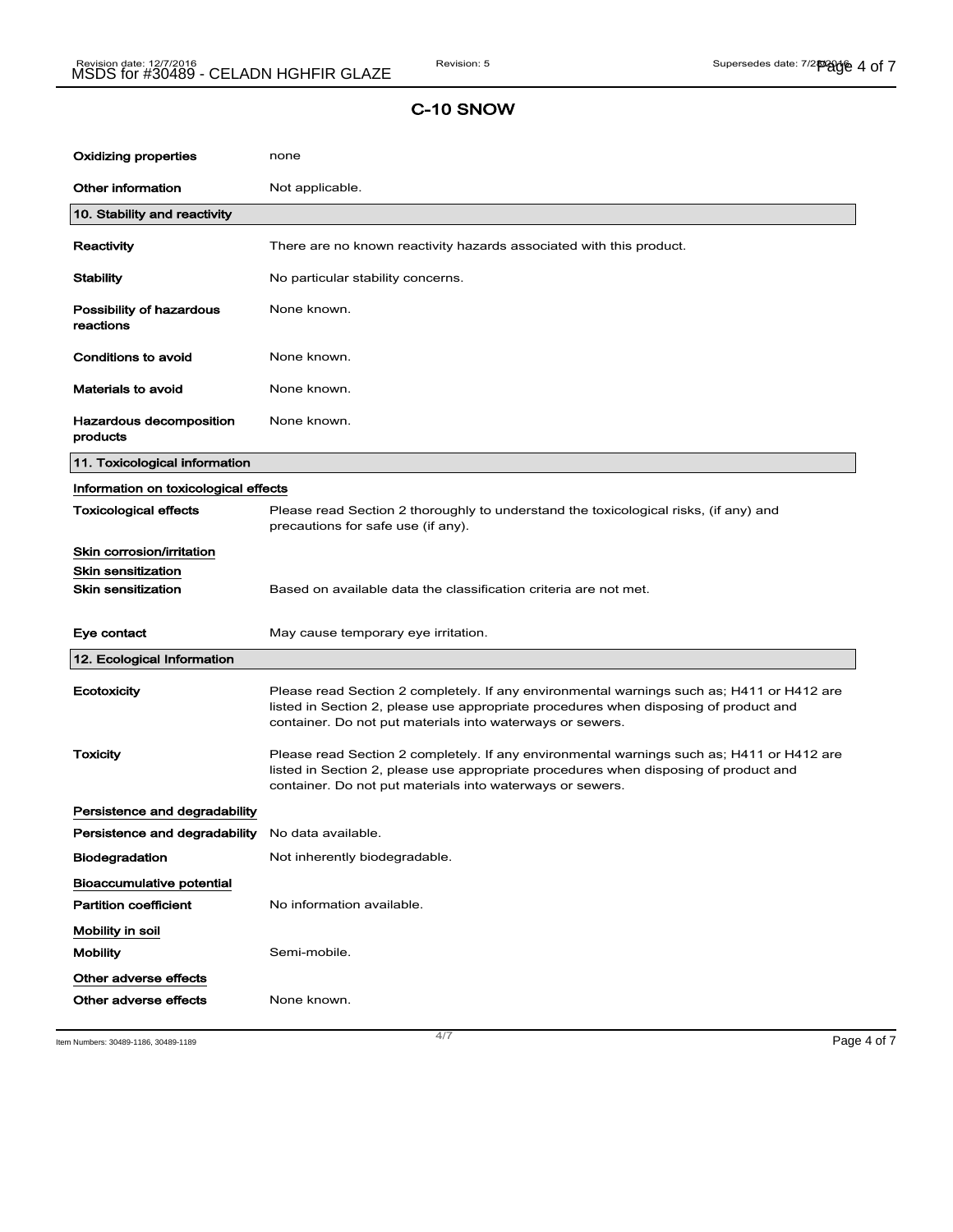# 13. Disposal considerations

#### Waste treatment methods

General information **Dispose of waste product or used containers in accordance with local regulations When** handling waste, the safety precautions applying to handling of the product should be considered.

### 14. Transport information

General The product is not covered by international regulations on the transport of dangerous goods (IMDG, IATA, DOT).

## UN Number

Not applicable.

## UN proper shipping name

Not applicable.

#### Transport hazard class(es)

No transport warning sign required.

#### Packing group

Not applicable.

### Environmental hazards

#### Environmentally Hazardous Substance

Please refer to Section 2 for any environmental hazards associated with this product. If H411/H412 warnings are shown then please verify packaging and labeling requirements for larger volumes.

#### Special precautions for user

Not applicable.

#### Transport in bulk according to Not applicable. Annex II of MARPOL 73/78

# and the IBC Code

### 15. Regulatory information

### US State Regulations

#### California Proposition 65 Carcinogens and Reproductive Toxins

None of the ingredients are listed or exempt.

## Massachusetts "Right To Know" List

2-aminoethanol  $1%$ silica 10-30% Hydrated Aluminium Silicate 1-5% aluminium oxide 1-5%

Rhode Island "Right To Know" List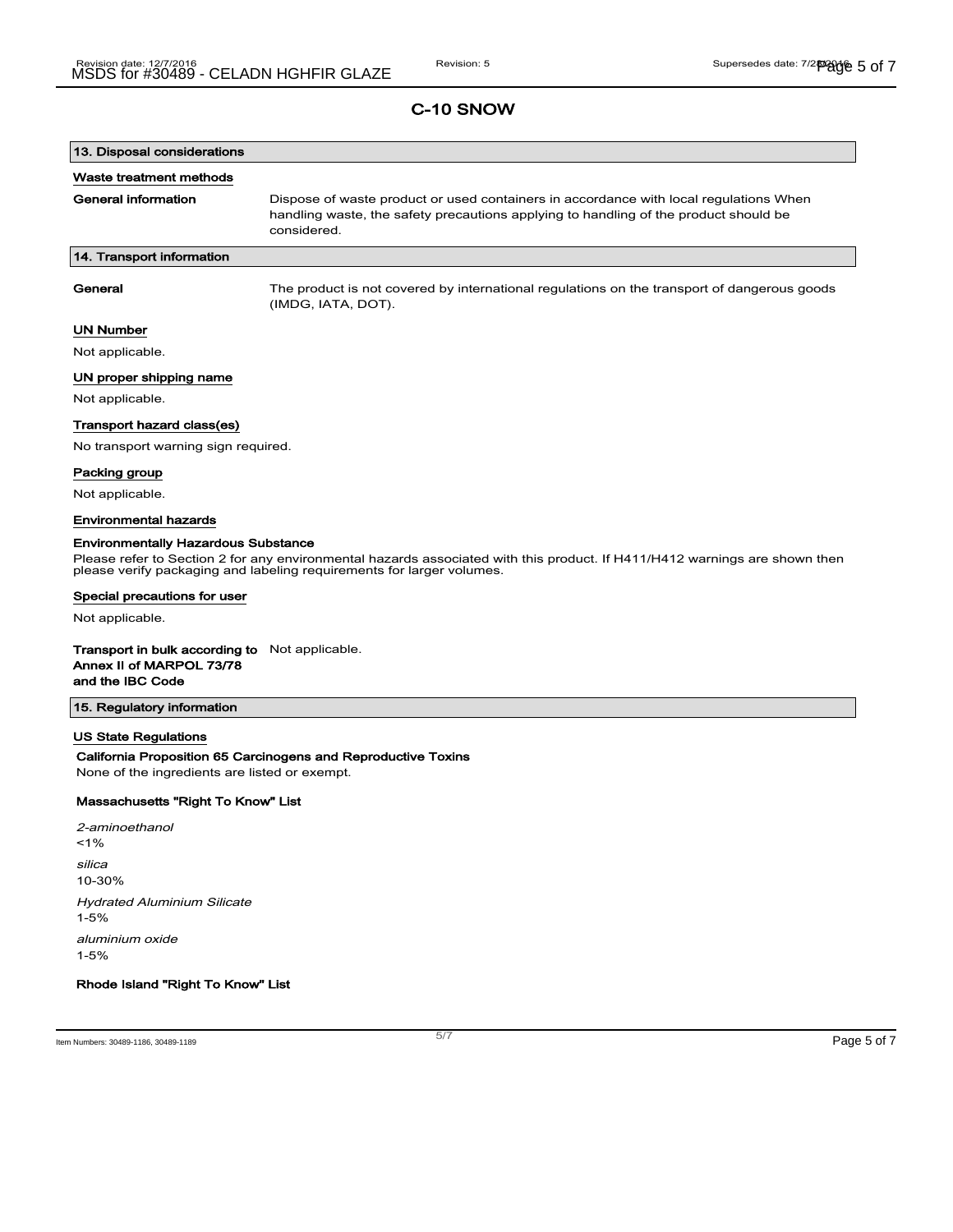2-aminoethanol  $1%$ silica 10-30% Hydrated Aluminium Silicate 1-5% aluminium oxide 1-5%

## Minnesota "Right To Know" List

2-aminoethanol  $1%$ silica 10-30% Hydrated Aluminium Silicate 1-5% aluminium oxide 1-5%

## New Jersey "Right To Know" List

2-aminoethanol  $1%$ silica 10-30% Hydrated Aluminium Silicate 1-5% aluminium oxide 1-5%

## Pennsylvania "Right To Know" List

2-aminoethanol <1% silica 10-30% Hydrated Aluminium Silicate 1-5% aluminium oxide 1-5%

#### Inventories

#### Canada - DSL/NDSL

All the ingredients are listed or exempt.

#### US - TSCA

All the ingredients are listed or exempt.

## US - TSCA 12(b) Export Notification

All the ingredients are listed or exempt.